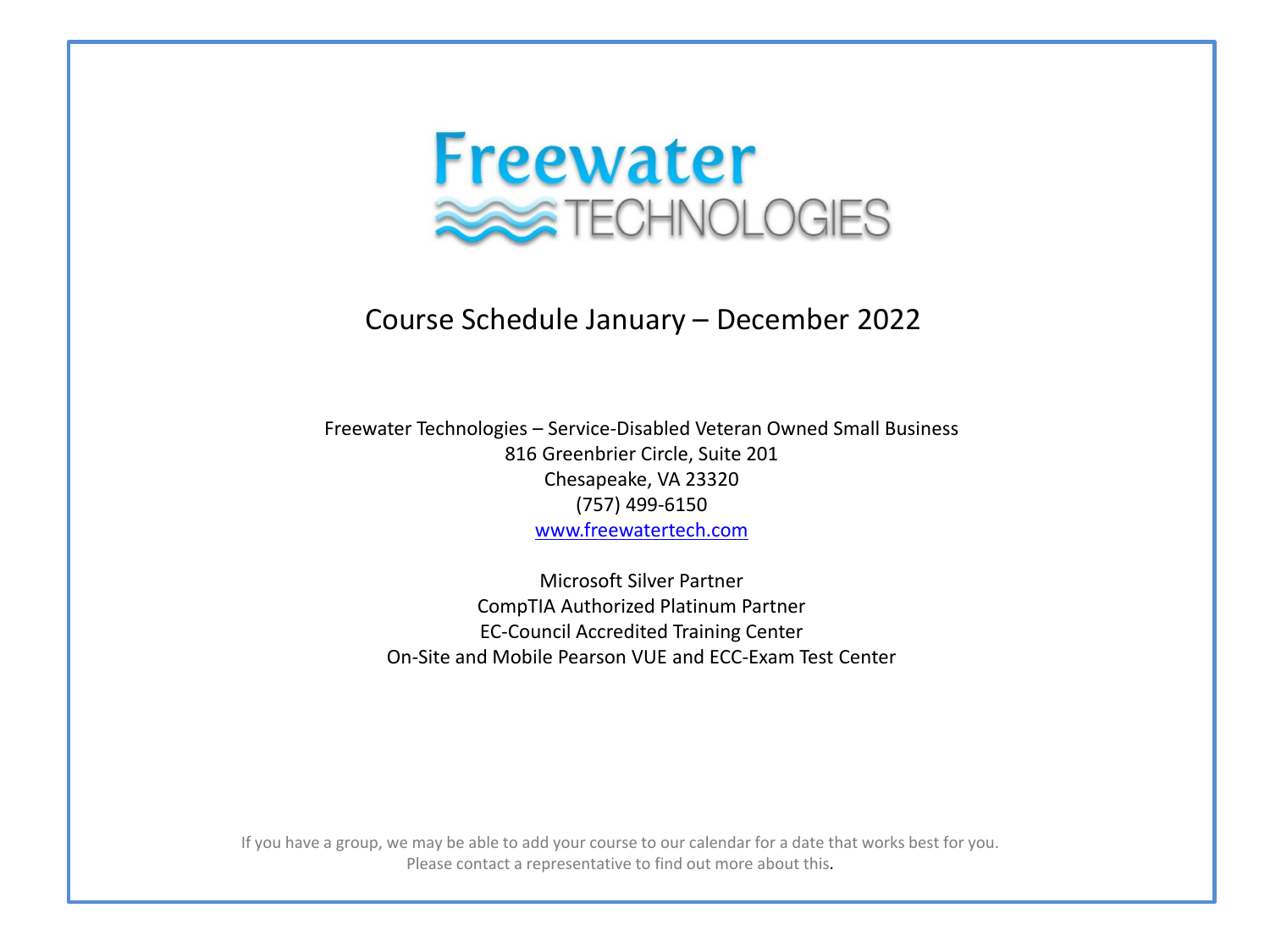### **January 2022**

| <b>MONDAY</b>                                 | <b>TUESDAY</b>          | <b>WEDNESDAY</b>                                      | <b>THURSDAY</b> | <b>FRIDAY</b>  |
|-----------------------------------------------|-------------------------|-------------------------------------------------------|-----------------|----------------|
|                                               |                         |                                                       |                 |                |
|                                               |                         | CompTIA Security+                                     |                 |                |
| 3                                             | $\overline{\mathbf{4}}$ | 5                                                     | 6               | $\overline{7}$ |
|                                               |                         |                                                       |                 |                |
|                                               |                         | CompTIA Linux+ (9 Day)                                |                 |                |
|                                               |                         | CompTIA Cloud+                                        |                 |                |
| 10                                            | 11                      | 12                                                    | 13              | 14             |
|                                               | CompTIA Linux+ (9 Day)  |                                                       |                 |                |
| Martin Luther King Jr. Day<br>(Office Closed) |                         | ECIH - EC-Council Certified Incident Handler (3 days) |                 |                |
| 17                                            | 18                      | 19                                                    | 20              | 21             |
|                                               |                         |                                                       |                 |                |
|                                               |                         | CompTIA CASP+                                         |                 |                |
|                                               |                         | CompTIA Security+                                     |                 |                |
| 24                                            | 25                      | 26                                                    | 27              | 28             |
|                                               |                         |                                                       |                 |                |
|                                               |                         | Cisco CCNA (200-301)                                  |                 |                |
|                                               |                         | CEH - EC-Council Certified Ethical Hacker             |                 |                |
|                                               |                         |                                                       |                 |                |
| 31                                            | $\,1\,$                 | $\overline{2}$                                        | 3               | 4              |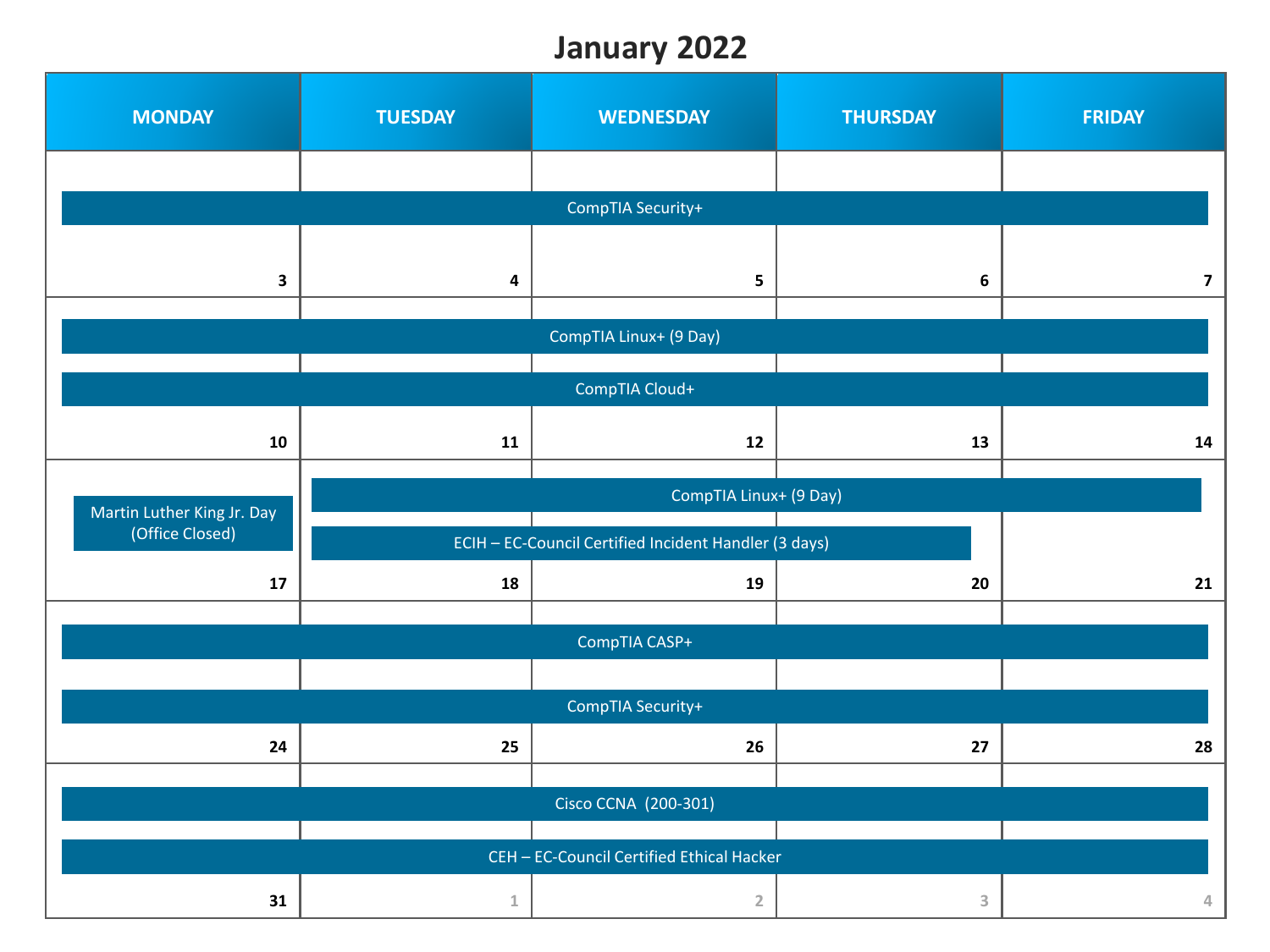## **February 2022**

| <b>MONDAY</b>           | <b>TUESDAY</b> | <b>WEDNESDAY</b>                                          | <b>THURSDAY</b> | <b>FRIDAY</b> |
|-------------------------|----------------|-----------------------------------------------------------|-----------------|---------------|
|                         |                | Cisco CCNA (200-301)                                      |                 |               |
|                         |                | CEH - EC-Council Certified Ethical Hacker                 |                 |               |
| 31                      | $\mathbf{1}$   | $\mathbf{2}$                                              | 3               | 4             |
|                         |                | Freewater NFA - Network Forensic Analysis                 |                 |               |
|                         |                |                                                           |                 |               |
|                         |                | Microsoft Azure 104                                       |                 |               |
| $\overline{\mathbf{z}}$ | 8              | 9                                                         | 10              | 11            |
|                         |                | CompTIA Security+                                         |                 |               |
|                         |                |                                                           |                 |               |
|                         |                | CHFI - EC-Council Certified Hacking Forensic Investigator |                 |               |
| 14                      | 15             | 16                                                        | 17              | 18            |
|                         |                | ITIL Foundationsv4 (4 day)                                |                 |               |
| Presidents' Day         |                |                                                           |                 |               |
| (Office Closed)         |                | Attack Lab Open                                           |                 |               |
| 21                      | 22             | 23                                                        | 24              | 25            |
|                         |                | CompTIA CySA+                                             |                 |               |
|                         |                | CompTIA Network+                                          |                 |               |
| 28                      | 1              | $\overline{2}$                                            | 3               | 4             |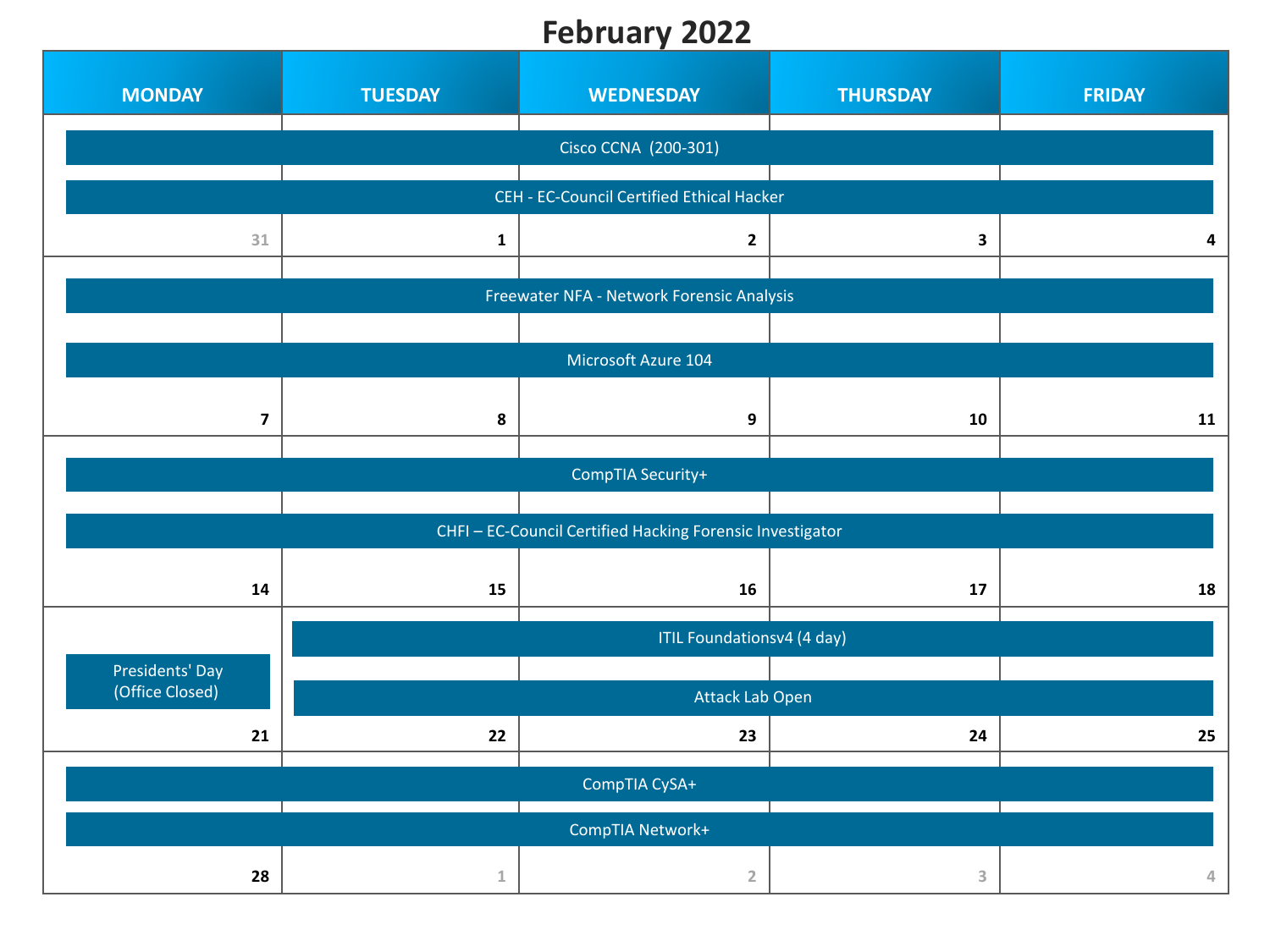#### **March 2022**

| <b>MONDAY</b>           | <b>TUESDAY</b> | <b>WEDNESDAY</b>                          | <b>THURSDAY</b> | <b>FRIDAY</b> |
|-------------------------|----------------|-------------------------------------------|-----------------|---------------|
|                         |                | CompTIA CySA+                             |                 |               |
|                         |                | CompTIA Network+                          |                 |               |
| 28                      | $\mathbf{1}$   | $\mathbf{2}$                              | 3               | 4             |
|                         |                | CEH - EC-Council Certified Ethical Hacker |                 |               |
|                         |                |                                           |                 |               |
|                         |                | CompTIA Security+                         |                 |               |
| $\overline{\mathbf{z}}$ | 8              | 9                                         | 10              | 11            |
|                         |                |                                           |                 |               |
|                         |                | Freewater NFA - Network Forensic Analysis |                 |               |
|                         |                |                                           |                 |               |
|                         |                | <b>IBM Analyst Notebook</b>               |                 |               |
| 14                      | 15             | 16                                        | 17              | 18            |
|                         |                |                                           |                 |               |
|                         |                | Cisco CCNA (200-301)                      |                 |               |
|                         |                |                                           |                 |               |
|                         |                | Microsoft Windows Server 2019             |                 |               |
| 21                      | 22             | 23                                        | 24              | 25            |
|                         |                |                                           |                 |               |
|                         |                | CompTIA Security+                         |                 |               |
|                         |                | CompTIA PenTest+                          |                 |               |
| 28                      | 29             | 30                                        | 31              | $\mathbbm{1}$ |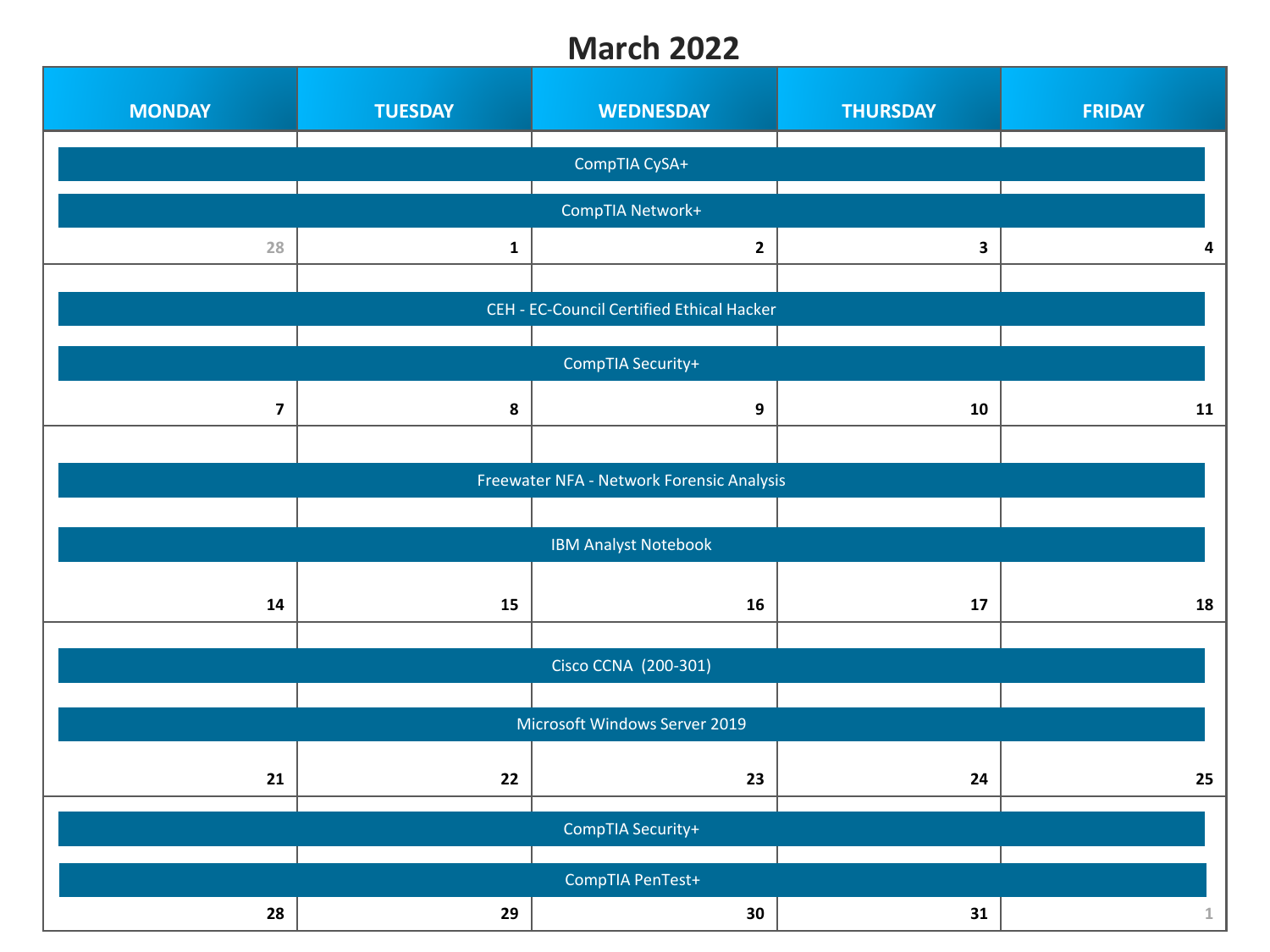# **April 2022**

| <b>MONDAY</b> | <b>TUESDAY</b> | <b>WEDNESDAY</b>                          | <b>THURSDAY</b>         | <b>FRIDAY</b> |
|---------------|----------------|-------------------------------------------|-------------------------|---------------|
|               |                | CompTIA PenTest+                          |                         |               |
|               |                | CompTIA Security+                         |                         |               |
|               |                |                                           |                         |               |
| 28            | 29             | 30                                        | $31\,$                  | $\mathbf{1}$  |
|               |                | ITIL Foundations v4 (4 days)              |                         |               |
|               |                | CEH - EC-Council Certified Ethical Hacker |                         |               |
| 4             | 5              | 6                                         | $\overline{\mathbf{z}}$ | 8             |
|               |                | CompTIA CASP+                             |                         |               |
|               |                | CompTIA Linux+ (10 Day)                   |                         |               |
| ${\bf 11}$    | 12             | 13                                        | 14                      | 15            |
|               |                |                                           |                         |               |
|               |                | CompTIA Security+                         |                         |               |
|               |                | CompTIA Linux+ (10 Day)                   |                         |               |
| 18            | 19             | 20                                        | 21                      | 22            |
|               |                | <b>Freewater REDSHELL</b>                 |                         |               |
|               |                |                                           |                         |               |
|               |                | CompTIA CySA+                             |                         |               |
| 25            |                | 27                                        | 28                      | 29            |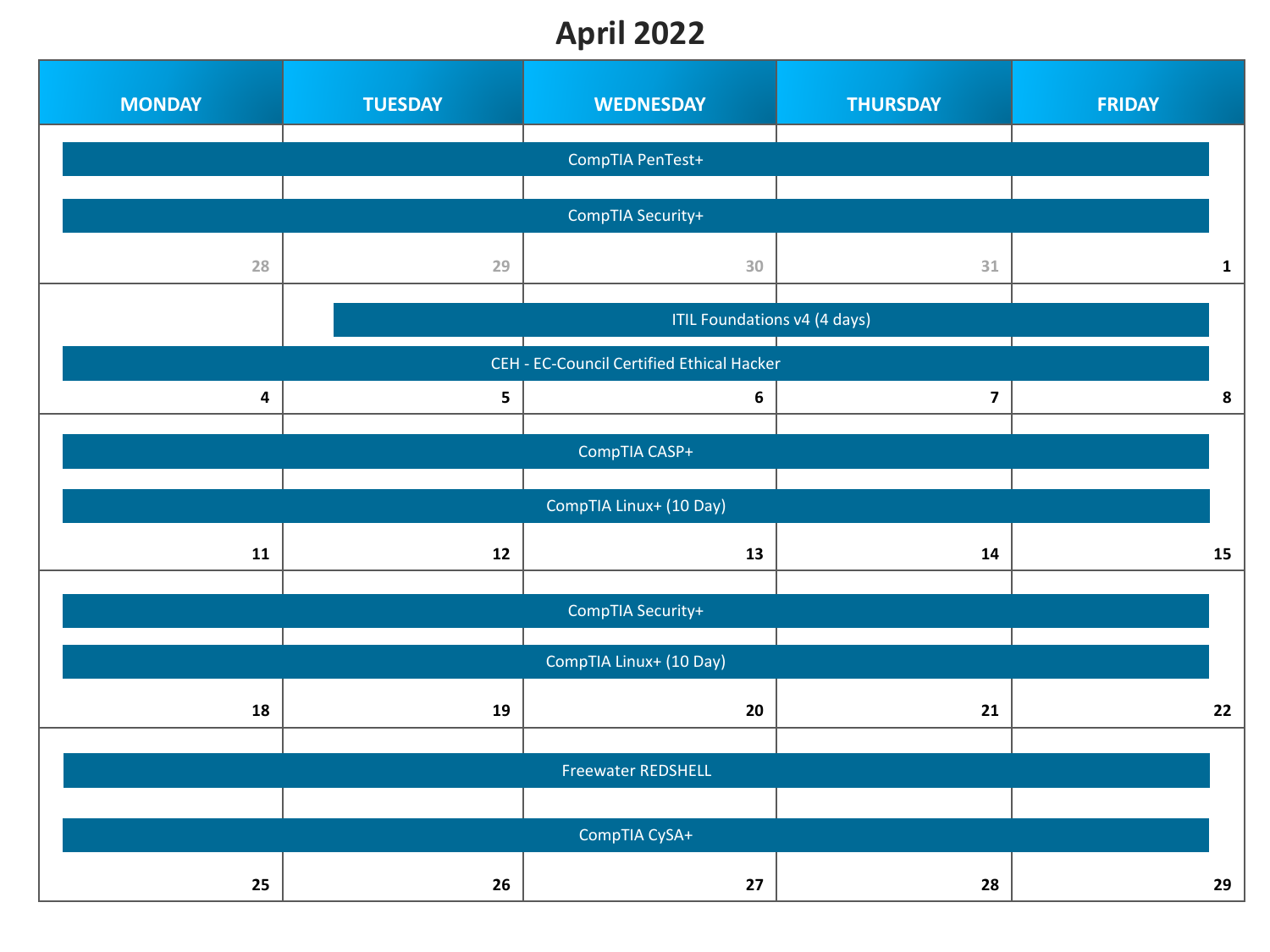### **May 2022**

| <b>MONDAY</b>                          | <b>TUESDAY</b> | <b>WEDNESDAY</b>                                          | <b>THURSDAY</b> | <b>FRIDAY</b> |
|----------------------------------------|----------------|-----------------------------------------------------------|-----------------|---------------|
|                                        |                |                                                           |                 |               |
|                                        |                | CompTIA Project+                                          |                 |               |
|                                        |                | CEH - EC-Council Certified Ethical Hacker                 |                 |               |
| $\mathbf{2}$                           | $\mathbf{3}$   | $\overline{\mathbf{4}}$                                   | 5               | 6             |
|                                        |                |                                                           |                 |               |
|                                        |                | Windows 10                                                |                 |               |
|                                        |                | Freewater NFA - Network Forensic Analysis                 |                 |               |
| 9                                      | 10             | 11                                                        | 12              | 13            |
|                                        |                |                                                           |                 |               |
|                                        |                | CompTIA Security+                                         |                 |               |
|                                        |                |                                                           |                 |               |
|                                        |                | CompTIA Cloud+                                            |                 |               |
| 16                                     | 17             | 18                                                        | 19              | 20            |
|                                        |                |                                                           |                 |               |
|                                        |                | Microsoft Azure 104                                       |                 |               |
|                                        |                | CHFI - EC-Council Certified Hacking Forensic Investigator |                 |               |
|                                        |                |                                                           |                 |               |
| 23                                     | 24             | 25                                                        | 26              | 27            |
|                                        |                |                                                           | Attack Lab Open |               |
| <b>Memorial Day</b><br>(Office Closed) |                |                                                           |                 |               |
|                                        |                | ECIH - EC-Council Certified Incident Handler (3 days)     |                 |               |
| 30                                     | 31             | $\mathbf{1}$                                              | $\overline{2}$  | 3             |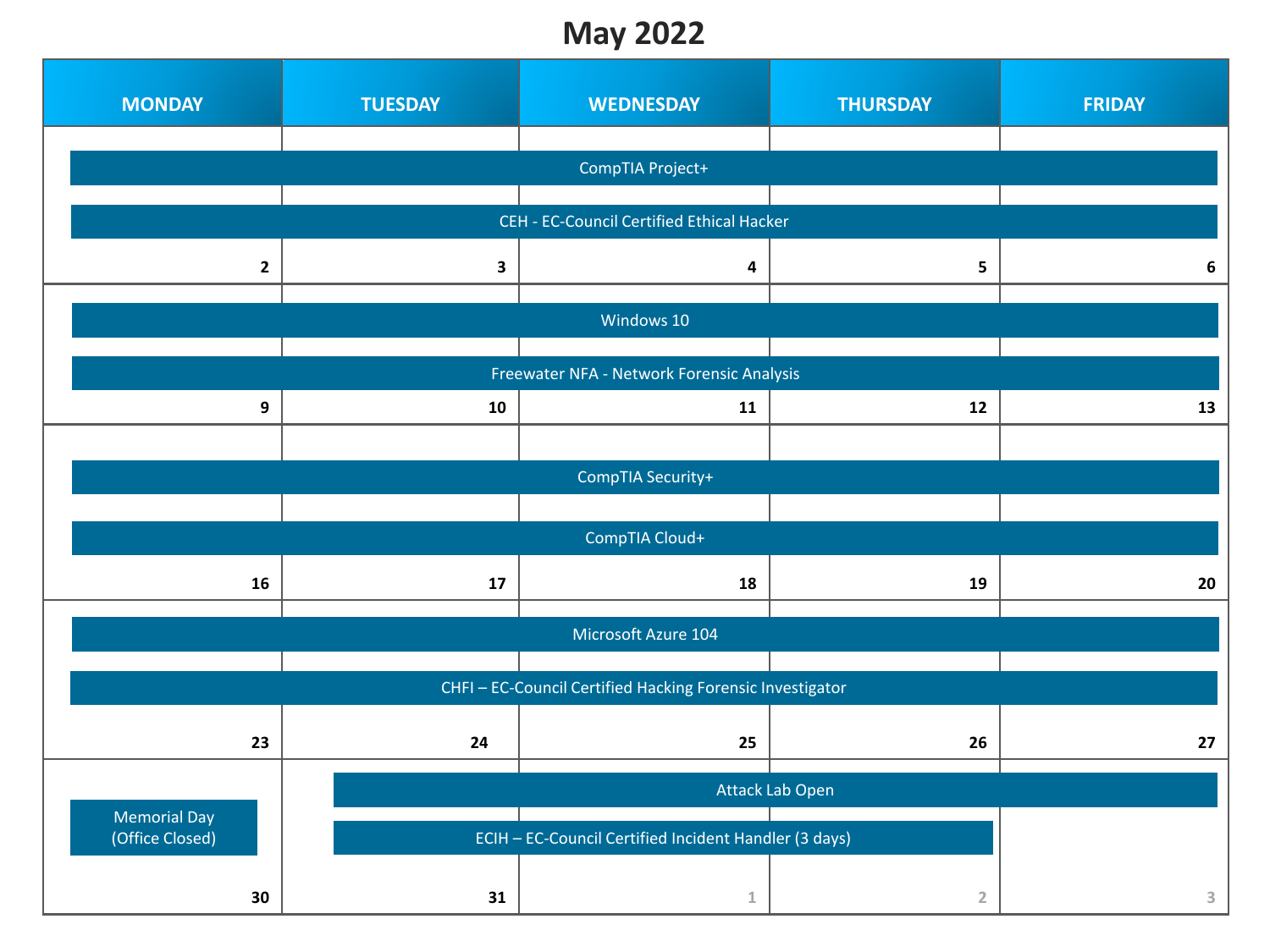### **June 2022**

| <b>MONDAY</b>                          | <b>TUESDAY</b>          | <b>WEDNESDAY</b>                                      | <b>THURSDAY</b> | <b>FRIDAY</b> |
|----------------------------------------|-------------------------|-------------------------------------------------------|-----------------|---------------|
|                                        |                         | Attack Lab Open                                       |                 |               |
| <b>Memorial Day</b><br>(Office Closed) |                         | ECIH - EC-Council Certified Incident Handler (3 days) |                 |               |
| 30                                     | $31\,$                  | $\mathbf{1}$                                          | $\mathbf{2}$    | $\mathbf{3}$  |
|                                        |                         |                                                       |                 |               |
|                                        |                         | CompTIA Security+                                     |                 |               |
|                                        |                         | Cisco CCNA (200-301)                                  |                 |               |
| $\boldsymbol{6}$                       | $\overline{\mathbf{z}}$ | 8                                                     | 9               | 10            |
|                                        |                         | CompTIA CySA+                                         |                 |               |
|                                        |                         |                                                       |                 |               |
|                                        |                         | PMP Project Management Professional Exam Prep         |                 |               |
| 13                                     | 14                      | 15                                                    | 16              | 17            |
|                                        |                         | CompTIA Linux+ (10 Day)                               |                 |               |
|                                        |                         |                                                       |                 |               |
|                                        |                         | CEH - EC-Council Certified Ethical Hacker             |                 |               |
| 20                                     | 21                      | 22                                                    | 23              | 24            |
|                                        |                         |                                                       |                 |               |
|                                        |                         | CompTIA Linux+ (10 Day)                               |                 |               |
|                                        |                         | CompTIA Security+                                     |                 |               |
| 27                                     | 28                      | 29                                                    | 30              | $\mathbf{1}$  |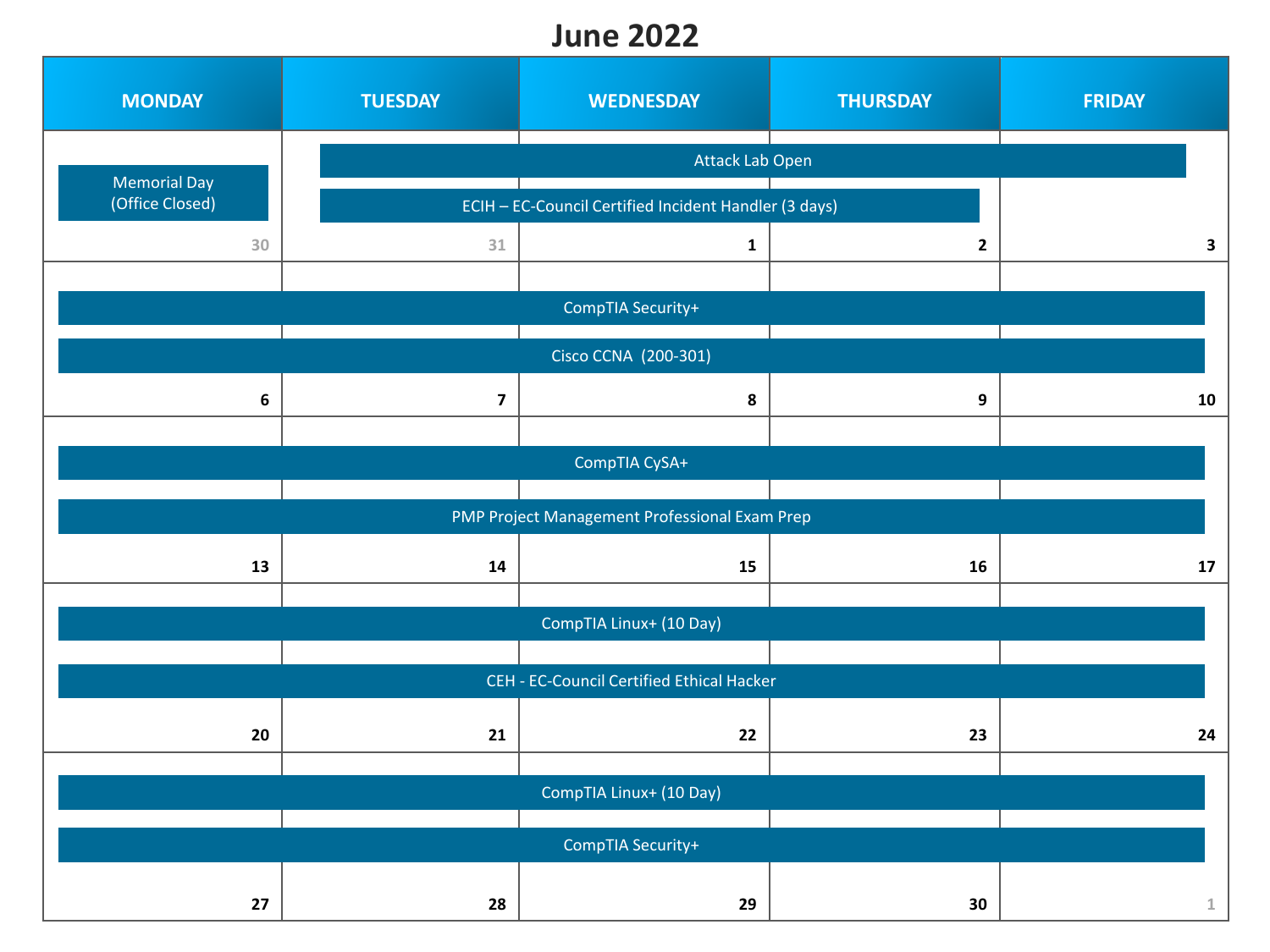### **July 2022**

| <b>MONDAY</b>                       | <b>TUESDAY</b>    | <b>WEDNESDAY</b>                                       | <b>THURSDAY</b>         | <b>FRIDAY</b> |  |
|-------------------------------------|-------------------|--------------------------------------------------------|-------------------------|---------------|--|
|                                     |                   | CompTIA Linux+ (10 Day)                                |                         |               |  |
|                                     | CompTIA Security+ |                                                        |                         |               |  |
| 27                                  | 28                | 29                                                     | 30                      | $\mathbf{1}$  |  |
|                                     |                   |                                                        |                         |               |  |
| Independence Day<br>(Office Closed) |                   | Attack Lab Open                                        |                         |               |  |
| 4                                   | 5                 | $\boldsymbol{6}$                                       | $\overline{\mathbf{z}}$ | 8             |  |
|                                     |                   |                                                        |                         |               |  |
|                                     |                   | Microsoft Windows Client (MD-100)                      |                         |               |  |
|                                     |                   | CompTIA PenTest+                                       |                         |               |  |
| 11                                  | 12                | 13                                                     | 14                      | 15            |  |
|                                     |                   |                                                        |                         |               |  |
|                                     |                   | <b>CPENT - EC-Council Certified Penetration Tester</b> |                         |               |  |
|                                     |                   | CompTIA CASP+                                          |                         |               |  |
| 18                                  | 19                | 20                                                     | 21                      | 22            |  |
|                                     |                   |                                                        |                         |               |  |
|                                     |                   | CompTIA Security+                                      |                         |               |  |
|                                     |                   | CEH - EC-Council Certified Ethical Hacker              |                         |               |  |
| 25                                  | 26                | 27                                                     | 28                      | 29            |  |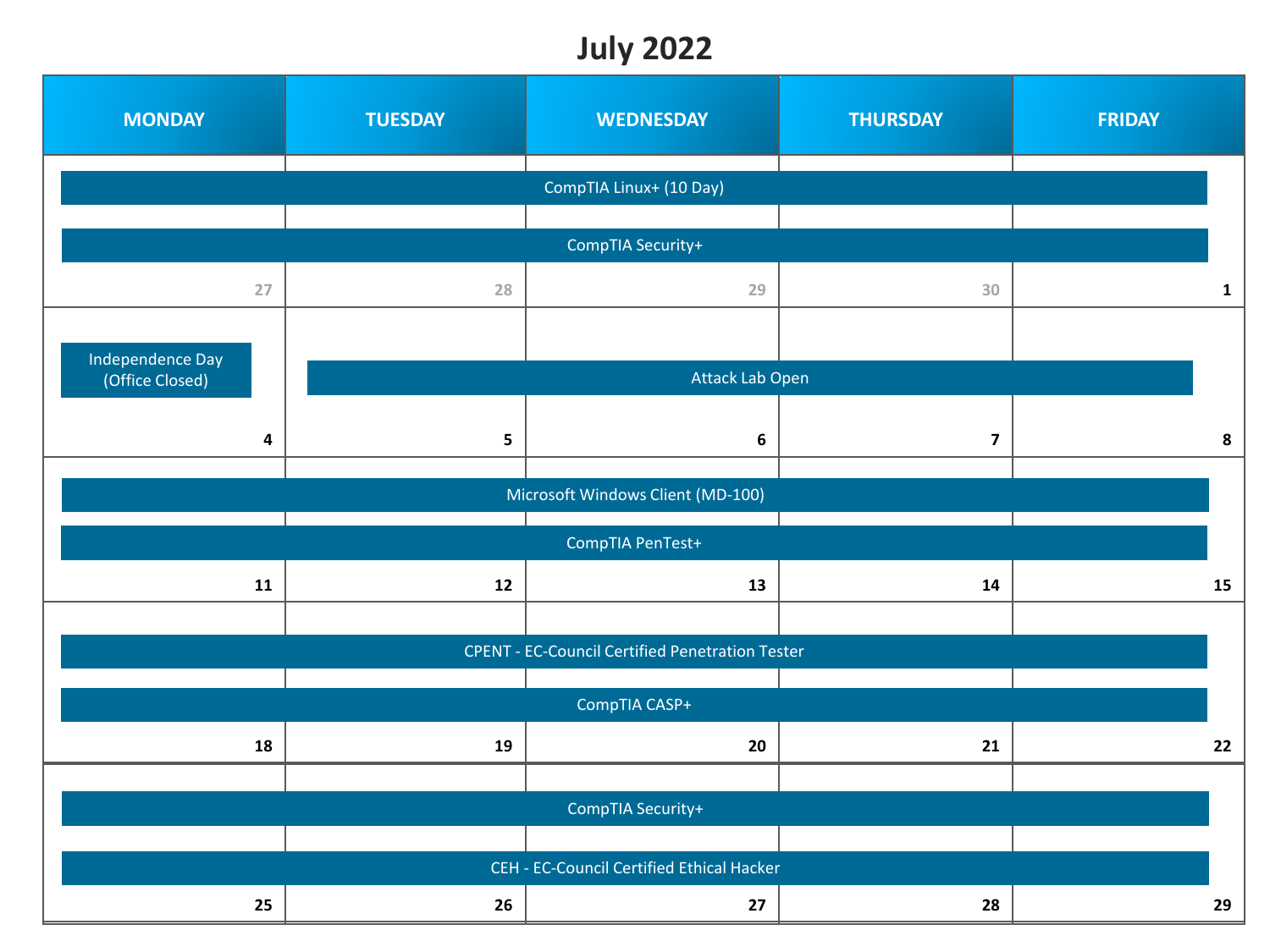### **August 2022**

| <b>MONDAY</b> | <b>TUESDAY</b> | <b>WEDNESDAY</b>                                            | <b>THURSDAY</b> | <b>FRIDAY</b>  |
|---------------|----------------|-------------------------------------------------------------|-----------------|----------------|
|               |                |                                                             |                 |                |
|               |                | CompTIA Security+                                           |                 |                |
|               |                |                                                             |                 |                |
|               |                | Freewater NFA - Network Forensic Analysis                   |                 |                |
| $\mathbf{1}$  | $\mathbf{2}$   | 3                                                           | 4               | 5              |
|               |                | CompTIA Cloud+                                              |                 |                |
|               |                |                                                             |                 |                |
|               |                | CHFI - EC-Council Certified Hacking Forensic Investigator   |                 |                |
| 8             | 9              | 10                                                          | 11              | 12             |
|               |                |                                                             |                 |                |
|               |                | CompTIA Security+                                           |                 |                |
|               |                |                                                             |                 |                |
|               |                | CompTIA CySA+                                               |                 |                |
|               |                |                                                             |                 |                |
| 15            | 16             | 17                                                          | 18              | 19             |
|               |                | Microsoft Automating Administration with PowerShell (10961) |                 |                |
|               |                |                                                             |                 |                |
|               |                | CompTIA Network+                                            |                 |                |
| 22            | 23             | 24                                                          | 25              | 26             |
|               |                |                                                             |                 |                |
|               |                | Cisco CCNA (200-301)                                        |                 |                |
|               |                |                                                             |                 |                |
|               |                | <b>Freewater REDSHELL</b>                                   |                 |                |
| 29            | 30             | 31                                                          | $\mathbbm{1}$   | $\overline{2}$ |
|               |                |                                                             |                 |                |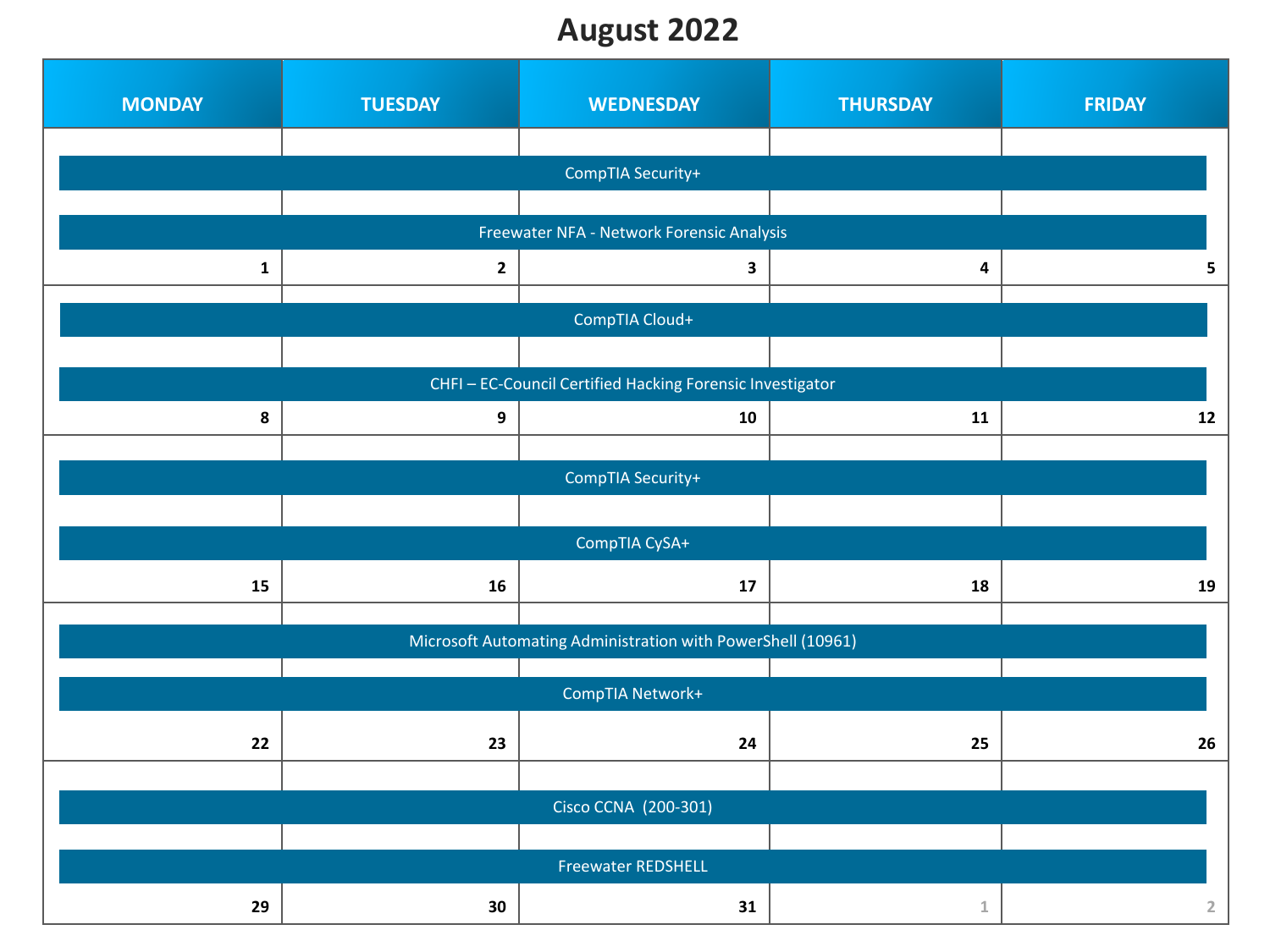## **September 2022**

| <b>MONDAY</b>                | <b>TUESDAY</b>            | <b>WEDNESDAY</b>                                      | <b>THURSDAY</b> | <b>FRIDAY</b> |  |  |
|------------------------------|---------------------------|-------------------------------------------------------|-----------------|---------------|--|--|
|                              | Cisco CCNA (200-301)      |                                                       |                 |               |  |  |
|                              | <b>Freewater REDSHELL</b> |                                                       |                 |               |  |  |
| 29                           | 30                        | 31                                                    | $\mathbf{1}$    | $\mathbf{2}$  |  |  |
| Labor Day<br>(Office Closed) |                           | ECIH - EC-Council Certified Incident Handler (3 days) |                 |               |  |  |
| 5                            | 6                         | $\overline{\mathbf{z}}$                               | 8               | 9             |  |  |
|                              |                           | CompTIA Security+                                     |                 |               |  |  |
|                              |                           | <b>ISC2 CISSP Exam Prep (Virtual)</b>                 |                 |               |  |  |
|                              |                           | <b>WOMBAT Part 1</b>                                  |                 |               |  |  |
| 12                           | 13                        | 14                                                    | 15              | 16            |  |  |
|                              |                           | <b>WOMBAT Part 2</b>                                  |                 |               |  |  |
|                              |                           | PMP Project Management Professional Exam Prep         |                 |               |  |  |
| 19                           | 20                        | 21                                                    | 22              | 23            |  |  |
|                              |                           | CompTIA Linux+ (10 day)                               |                 |               |  |  |
|                              |                           | CEH - EC-Council Certified Ethical Hacker             |                 |               |  |  |
| 26                           | 27                        | 28                                                    | 29              | 30            |  |  |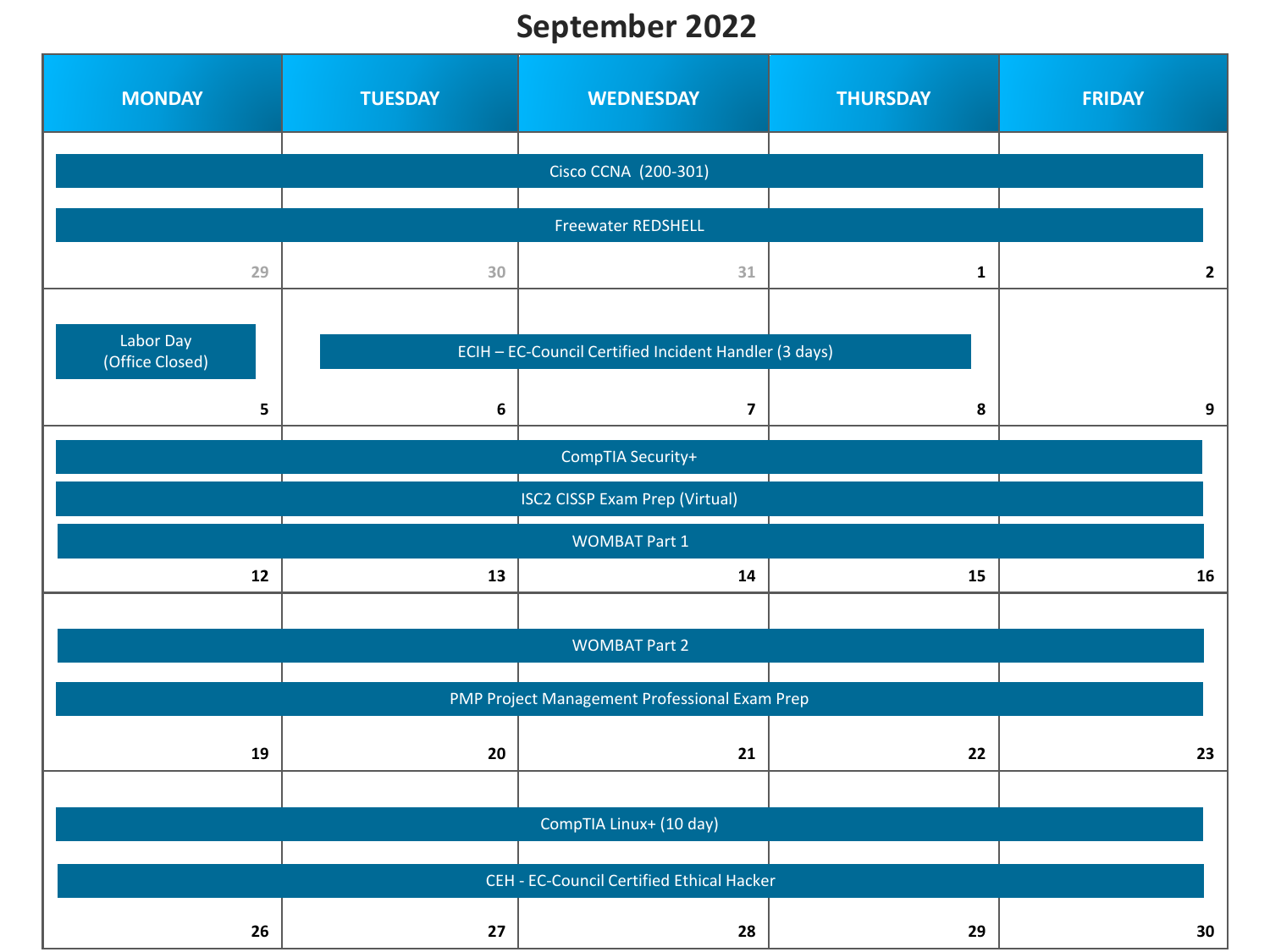### **October 2022**

| <b>MONDAY</b>       | <b>TUESDAY</b>          | <b>WEDNESDAY</b>                            | <b>THURSDAY</b>                             | <b>FRIDAY</b>           |  |
|---------------------|-------------------------|---------------------------------------------|---------------------------------------------|-------------------------|--|
|                     |                         |                                             |                                             |                         |  |
|                     | CompTIA Linux+ (10 day) |                                             |                                             |                         |  |
|                     |                         |                                             |                                             |                         |  |
|                     |                         | CompTIA Security+                           |                                             |                         |  |
| $\mathbf{3}$        | 4                       | 5                                           | 6                                           | $\overline{\mathbf{z}}$ |  |
|                     |                         |                                             | Microsoft Azure Fundamentals AZ-900 (2 day) |                         |  |
| <b>Columbus Day</b> |                         |                                             |                                             |                         |  |
|                     |                         |                                             | Attack Lab Open                             |                         |  |
| 10                  | 11                      | 12                                          | 13                                          | 14                      |  |
|                     |                         |                                             |                                             |                         |  |
|                     |                         | CEH - EC-Council Certified Ethical Hacker   |                                             |                         |  |
|                     |                         | CompTIA CySA+                               |                                             |                         |  |
| 17                  | 18                      | 19                                          | 20                                          | 21                      |  |
|                     | CompTIA Security+       |                                             |                                             |                         |  |
|                     |                         |                                             |                                             |                         |  |
|                     |                         | Freewater NFA - Network Forensic Analysis   |                                             |                         |  |
| 24                  | 25                      | 26                                          | 27                                          | 28                      |  |
|                     |                         |                                             |                                             |                         |  |
|                     |                         | CND - EC-Council Certified Network Defender |                                             |                         |  |
|                     |                         |                                             |                                             |                         |  |
|                     |                         | CompTIA CASP+                               |                                             |                         |  |
| 31                  | $\mathbbm{1}$           | $\overline{2}$                              | 3                                           | 4                       |  |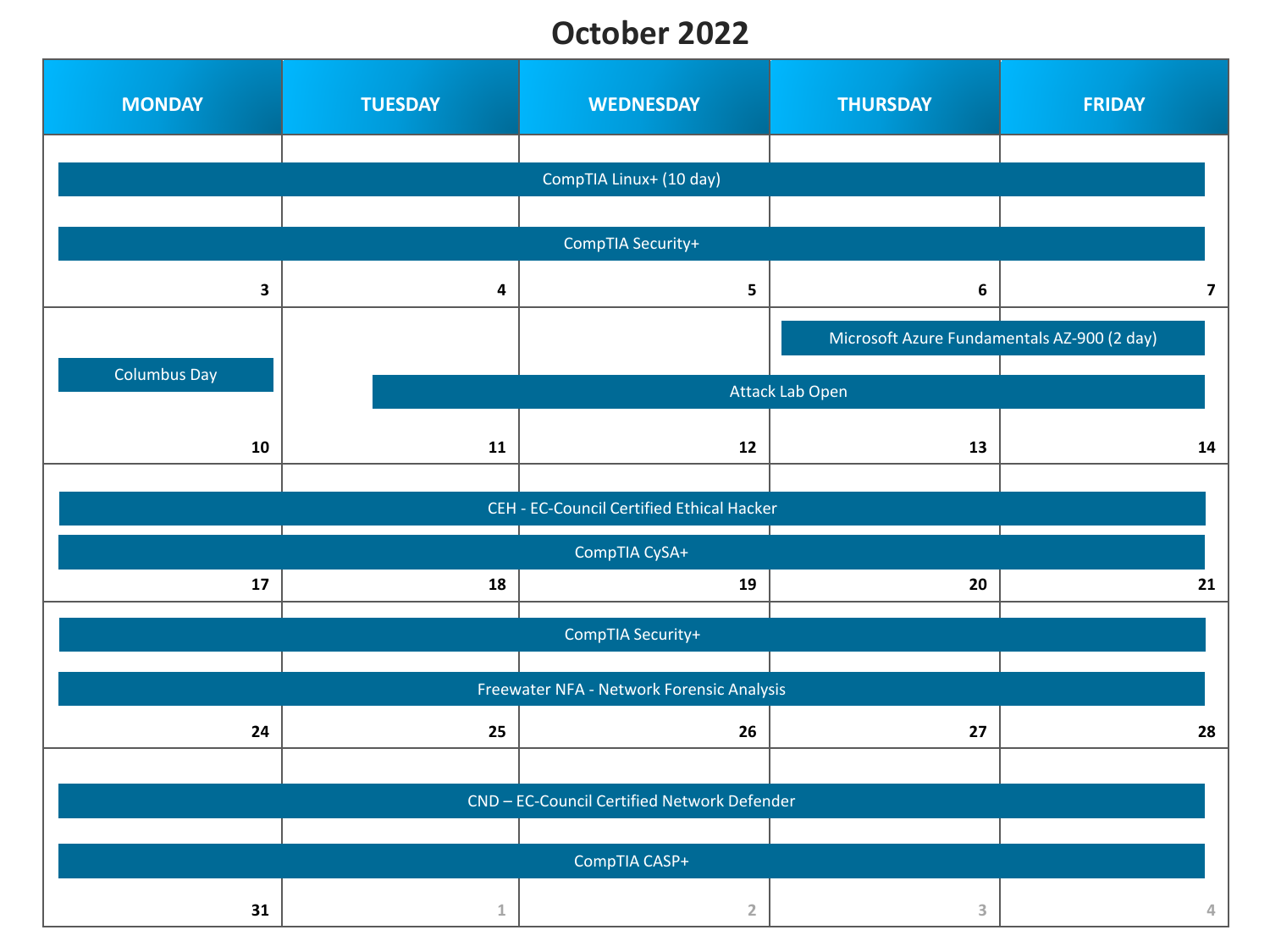#### **November 2022**

| <b>MONDAY</b>           | <b>TUESDAY</b>       | <b>WEDNESDAY</b>                            | <b>THURSDAY</b> | <b>FRIDAY</b>                    |  |
|-------------------------|----------------------|---------------------------------------------|-----------------|----------------------------------|--|
|                         |                      | CND - EC-Council Certified Network Defender |                 |                                  |  |
|                         |                      |                                             |                 |                                  |  |
|                         |                      | CompTIA CASP+                               |                 |                                  |  |
| $31\,$                  | $\mathbf{1}$         | $\mathbf{2}$                                | 3               | 4                                |  |
|                         |                      |                                             |                 |                                  |  |
|                         | Attack Lab Open      |                                             |                 | Veteran's Day<br>(Office Closed) |  |
|                         |                      |                                             |                 |                                  |  |
| $\overline{\mathbf{z}}$ | $\bf{8}$             | 9                                           | 10              | 11                               |  |
|                         |                      |                                             |                 |                                  |  |
|                         |                      |                                             |                 |                                  |  |
|                         |                      | CompTIA Security+                           |                 |                                  |  |
|                         |                      |                                             |                 |                                  |  |
| ${\bf 14}$              | 15                   | ${\bf 16}$                                  | $17\,$          | 18                               |  |
|                         |                      |                                             |                 | Thanksgiving                     |  |
|                         |                      |                                             |                 | (Office Closed)                  |  |
| ${\bf 21}$              | 22                   | 23                                          | ${\bf 24}$      | 25                               |  |
|                         |                      |                                             |                 |                                  |  |
|                         | Cisco CCNA (200-301) |                                             |                 |                                  |  |
|                         |                      |                                             |                 |                                  |  |
|                         |                      | Microsoft Windows Server 2019               |                 |                                  |  |
| 28                      | 29                   | 30                                          | $\mathbbm{1}$   | $\mathbf 2$                      |  |